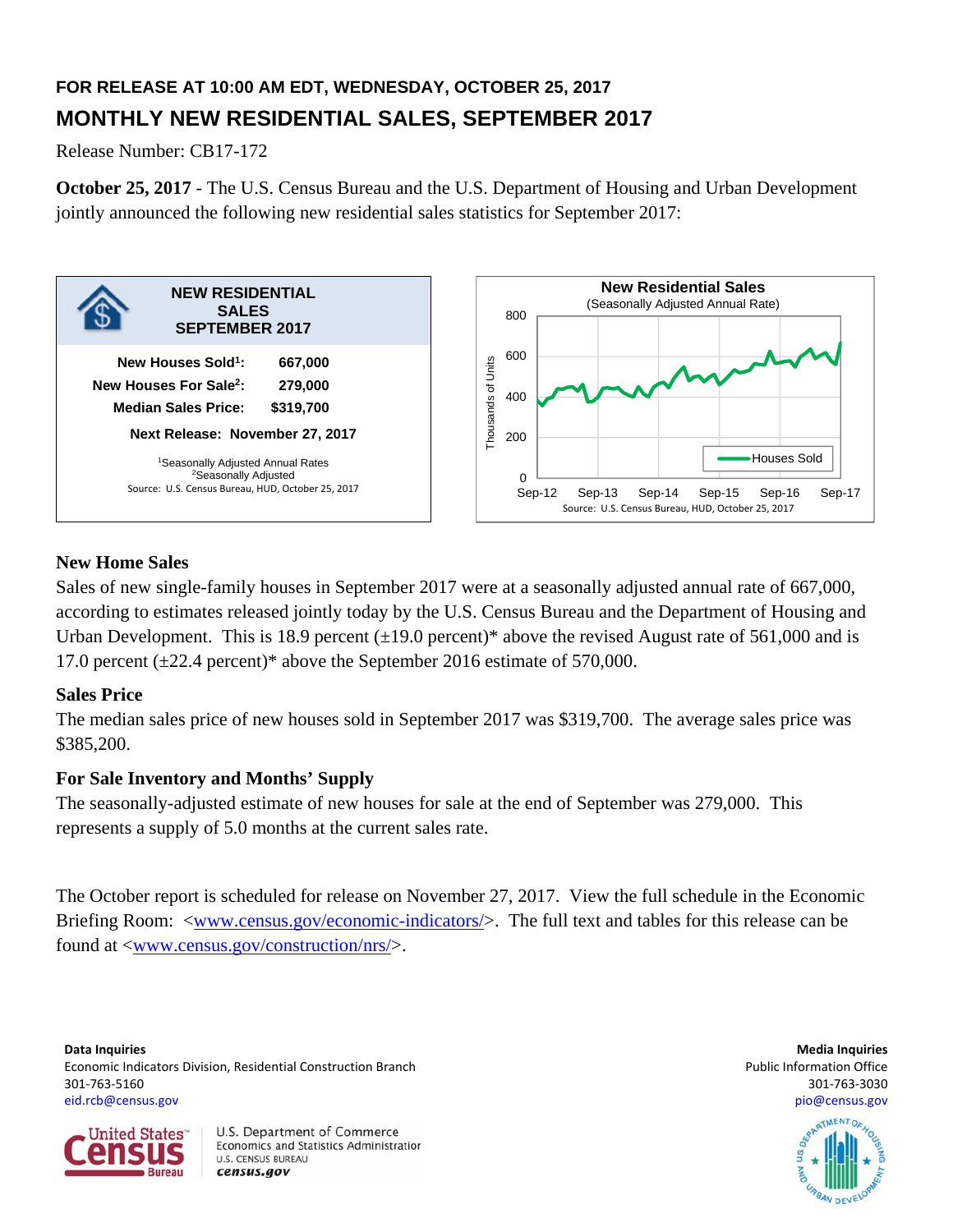## **EXPLANATORY NOTES**

These statistics are estimated from sample surveys. They are subject to sampling variability as well as nonsampling error including bias and variance from response, nonreporting, and undercoverage. Estimated average relative standard errors of the preliminary data are shown in the tables. Whenever a statement such as "2.5 percent  $(\pm 3.2\%)$  above" appears in the text, this indicates the range (-0.7 to +5.7 percent) in which the actual percent change is likely to have occurred. All ranges given for percent changes are 90-percent confidence intervals and account only for sampling variability. If a range does not contain zero, the change is statistically significant. If it does contain zero, the change is not statistically significant; that is, it is uncertain whether there was an increase or decrease. The same policies apply to the confidence intervals for percent changes shown in the tables. Changes in seasonally adjusted statistics often show irregular movement. It takes 6 months to establish a trend for new houses sold. Preliminary new home sales figures are subject to revision due to the survey methodology and definitions used. The survey is primarily based on a sample of houses selected from building permits. Since a "sale" is defined as a deposit taken or sales agreement signed, this can occur prior to a permit being issued. An estimate of these prior sales is included in the sales figure. On average, the preliminary seasonally adjusted estimate of total sales is revised about 3 percent. Changes in sales price data reflect changes in the distribution of houses by region, size, etc., as well as changes in the prices of houses with identical characteristics. Explanations of confidence intervals and sampling variability can be found on our website.

<www.census.gov/construction/nrc/how\_the\_data\_are\_collected/>

### **API**

The Census Bureau's application programming interface lets developers create custom apps to reach new users and makes key demographic, socio-economic and housing statistics more accessible than ever before. <www.census.gov/developers/>

###

**\* The 90 percent confidence interval includes zero. In such cases, there is insufficient statistical evidence to conclude that the actual change is different from zero.**

**Data Inquiries Media Inquiries** Economic Indicators Division, Residential Construction Branch **Public Information Construction Branch** Public Information Office 301‐763‐5160 301‐763‐3030 eid.rcb@census.gov pio@census.gov



U.S. Department of Commerce Economics and Statistics Administration **U.S. CENSUS BUREAU** census.gov

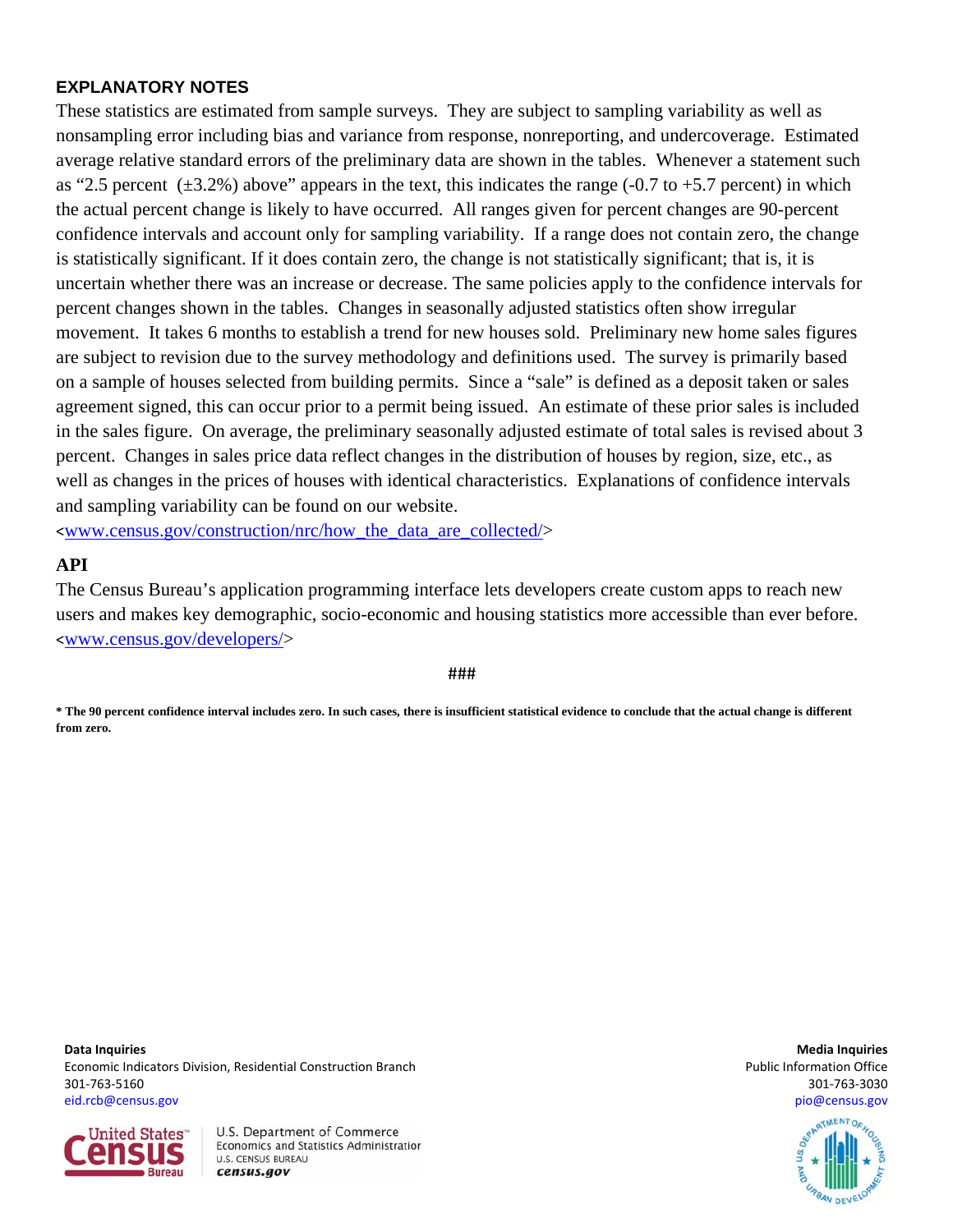### **New Privately‐Owned Houses Sold and For Sale**

(Thousands of Units. Detail may not add to total because of rounding.)

#### **Table 1a ‐ Seasonally adjusted**

|                                    |               |        | Sold during period <sup>1</sup> |        |        |               |        | For sale at end of period |       |   |                          | Median      | Average     |
|------------------------------------|---------------|--------|---------------------------------|--------|--------|---------------|--------|---------------------------|-------|---|--------------------------|-------------|-------------|
| Period                             | United        | North- | Mid-                            |        |        | United        | North- | Mid-                      |       |   | Months'                  | sales price | sales price |
|                                    | <b>States</b> | east   | west                            | South  | West   | <b>States</b> | east   | west                      | South |   | West supply <sup>2</sup> | (5)         | (5)         |
| 2016                               |               |        |                                 |        |        |               |        |                           |       |   |                          |             |             |
|                                    | 570           | 31     | 75                              | 329    | 135    | 242           | X      | X                         | x     | x | 5.1                      | x           | x           |
| October.                           | 577           | 34     | 68                              | 336    | 139    | 248           | Χ      | x                         | X     | x | 5.2                      | x           | х           |
| November                           | 579           | 30     | 77                              | 314    | 158    | 248           | X      | x                         | X     | x | 5.1                      |             | х           |
|                                    | 548           | 37     | 65                              | 286    | 160    | 256           | X      | X                         |       | x | 5.6                      |             | x           |
| 2017                               |               |        |                                 |        |        |               |        |                           |       |   |                          |             |             |
| January                            | 599           | 43     | 73                              | 338    | 145    | 261           | x      | X                         | x     | X | 5.2                      | x           | x           |
| February                           | 615           | 34     | 86                              | 336    | 159    | 263           | X      | x                         |       |   | 5.1                      |             |             |
| March                              | 638           | 40     | 84                              | 336    | 178    | 266           | x      | x                         | χ     |   | 5.0                      | x           | x           |
|                                    | 590           | 38     | 73                              | 331    | 148    | 266           | Χ      | x                         | x     |   | 5.4                      | x           | x           |
|                                    | 606           | 43     | 62                              | 343    | 158    | 271           | Χ      | x                         | χ     | x | 5.4                      |             |             |
|                                    | 619           | 43     | 66                              | 333    | 177    | 272           | X      | x                         | x     | x | 5.3                      | x           | x           |
|                                    | 582           | 40     | 67                              | 325    | 150    | 274           | X      | x                         | χ     | X | 5.6                      | x           |             |
|                                    | 561           | 36     | 66                              | 322    | 137    | 279           | X      | x                         | X     | Χ | 6.0                      | x           | х           |
|                                    | 667           | 48     | 73                              | 405    | 141    | 279           | X      | X                         | x     | x | 5.0                      | x           |             |
| Average RSE $(\%)^3$               | 8             | 20     | 18                              | 11     | 12     | 5             | X      | X                         |       |   |                          | Χ           | X           |
| Percent Change <sup>4</sup>        |               |        |                                 |        |        |               |        |                           |       |   |                          |             |             |
| Sep. 2017 from Aug. 2017.          | 18.9%         | 33.3%  | 10.6%                           | 25.8%  | 2.9%   | $0.0\%$       | x      | x                         | x     | x | $-16.7%$                 | x           | x           |
| 90 percent confidence interval $5$ | ± 19.0        | ± 58.0 | ± 41.4                          | ± 36.8 | ± 19.1 | ±1.9          | X      | X                         | X     | X | ± 15.2                   | Х           | X           |
| Sep. 2017 from Sep. 2016           | 17.0%         | 54.8%  | $-2.7%$                         | 23.1%  | 4.4%   | 15.3%         | x      | x                         | x     | X | $-2.0%$                  | х           | x           |
| 90 percent confidence interval $5$ | ± 22.4        | ± 42.0 | ± 42.0                          | ± 31.5 | ± 22.2 | ±4.6          | X      | x                         | X     | x | ±18.9                    | Х           | Х           |

#### **Table 1b ‐ Not seasonally adjusted**

|                                                                         |               |                | Sold during period |       |       |               |        | For sale at end of period |       |      |                | Median  | Average                 |
|-------------------------------------------------------------------------|---------------|----------------|--------------------|-------|-------|---------------|--------|---------------------------|-------|------|----------------|---------|-------------------------|
| Period                                                                  | United        | North-         | Mid-               |       |       | United        | North- | Mid-                      |       |      | Months'        |         | sales price sales price |
|                                                                         | <b>States</b> | east           | west               | South | West  | <b>States</b> | east   | west                      | South | West | supply         | (5)     | (5)                     |
|                                                                         | 501           | 24             | 61                 | 286   | 130   | 235           | 24     | 32                        | 124   | 55   | X              | 294,200 | 352,700                 |
|                                                                         | 561           | 32             | 69                 | 318   | 142   | 257           | 27     | 33                        | 133   | 64   | X              | 307,800 | 360,900                 |
| $RSE(%) \ldots \ldots \ldots \ldots \ldots \ldots \ldots \ldots \ldots$ | 3             | 10             | 11                 | 5     | 4     | 5             | 13     | 10                        | 6     |      | x              | 3       |                         |
|                                                                         | 436           | 25             | 54                 | 248   | 109   | X             | X      | х                         | x     | x    | X              | x       | X                       |
| 2017 Year to date                                                       | 474           | 32             | 56                 | 264   | 122   | X             | x      | x                         | x     |      | X              | X       | x                       |
| $RSE(%) \ldots \ldots \ldots \ldots \ldots \ldots \ldots \ldots \ldots$ | 3             | 9              | 10                 | 3     | 4     | X             | x      | X                         | X     | X    | X              | X       | Х                       |
| Year to date percent change <sup>4</sup>                                | 8.6%          | 27.6%          | 3.7%               | 6.2%  | 11.9% | x             | X      | x                         | x     | X    | x              | x       | x                       |
| 90 percent confidence interval $5$                                      | ±4.9          | ± 19.3         | ±9.9               | ± 6.7 | ± 8.0 | X             | X      | X                         | X     | X    | X              | X       | X                       |
| 2016                                                                    |               |                |                    |       |       |               |        |                           |       |      |                |         |                         |
|                                                                         | 44            | 3              | 6                  | 25    | 10    | 248           | 27     | 32                        | 129   | 60   | 5.6            | 314,800 | 366,100                 |
|                                                                         | 46            | 3              | 6                  | 27    | 11    | 250           | 27     | 32                        | 130   | 61   | 5.5            | 302,800 | 352,200                 |
| November                                                                | 40            | $\overline{2}$ |                    | 22    | 11    | 252           | 27     | 33                        | 131   | 62   | 6.3            | 315,000 | 363,400                 |
| December                                                                | 39            | ξ              |                    | 21    | 11    | 257           | 27     | 33                        | 133   | 64   | 6.5            | 327,000 | 382,500                 |
| 2017                                                                    |               |                |                    |       |       |               |        |                           |       |      |                |         |                         |
|                                                                         | 45            | 3              | 5                  | 26    | 11    | 259           | 27     | 33                        | 135   | 64   | 5.8            | 315,200 | 357,700                 |
| February                                                                | 51            | $\overline{2}$ | 6                  | 28    | 14    | 259           | 26     | 33                        | 137   | 63   | 5.1            | 298.000 | 370,500                 |
| March                                                                   | 61            | 3              |                    | 33    | 17    | 263           | 26     | 35                        | 141   | 62   | 4.3            | 321,700 | 384,400                 |
|                                                                         | 56            | 4              |                    | 31    | 14    | 262           | 25     | 35                        | 139   | 63   | 4.6            | 311,100 | 365,800                 |
|                                                                         | 57            | 4              | 6                  | 32    | 16    | 269           | 25     | 37                        | 143   | 64   | 4.7            | 323,600 | 378,400                 |
|                                                                         | 56            | 4              | 6                  | 30    | 16    | 274           | 25     | 38                        | 147   | 65   | 4.9            | 315,200 | 370,600                 |
|                                                                         | 50            | 3              | 6                  | 28    | 13    | 274           | 24     | 37                        | 148   | 65   | 5.5            | 323,600 | 374,700                 |
|                                                                         | 45            | ξ              |                    | 25    | 11    | 283           | 25     | 37                        | 152   | 68   | 6.3            | 303,800 | 364,300                 |
|                                                                         | 52            |                |                    | 31    | 10    | 284           | 25     | 38                        | 151   | 70   | 5.5            | 319,700 | 385,200                 |
| Average RSE $(\%)$ <sup>3</sup>                                         | 8             | 20             | 18                 | 11    | 12    | 5             | 12     | 10                        | 6     | 8    | $\overline{7}$ | 2       | 2                       |

p Preliminary

r Revised

S Does not meet publication standards because tests for identifiable and stable seasonalilty do not meet reliability standards

X Not applicable

 $<sup>1</sup>$  Seasonally-adjusted houses sold are published at annual rates</sup>

<sup>2</sup> Ratio of houses for sale to houses sold

 $3$  Average relative standard error for the latest 6-month period

<sup>4</sup> Computed using unrounded data

<sup>5</sup> See the Explanatory Notes in the accompanying text for an explantion of 90 percent confidence intervals

Source: U.S. Census Bureau and U.S. Department of Housing and Urban Development, New Residential Sales, October 25, 2017. Additional information on the survey methodology may be found at <http://www.census.gov/construction/nrs/how\_the\_data\_are\_collected/>.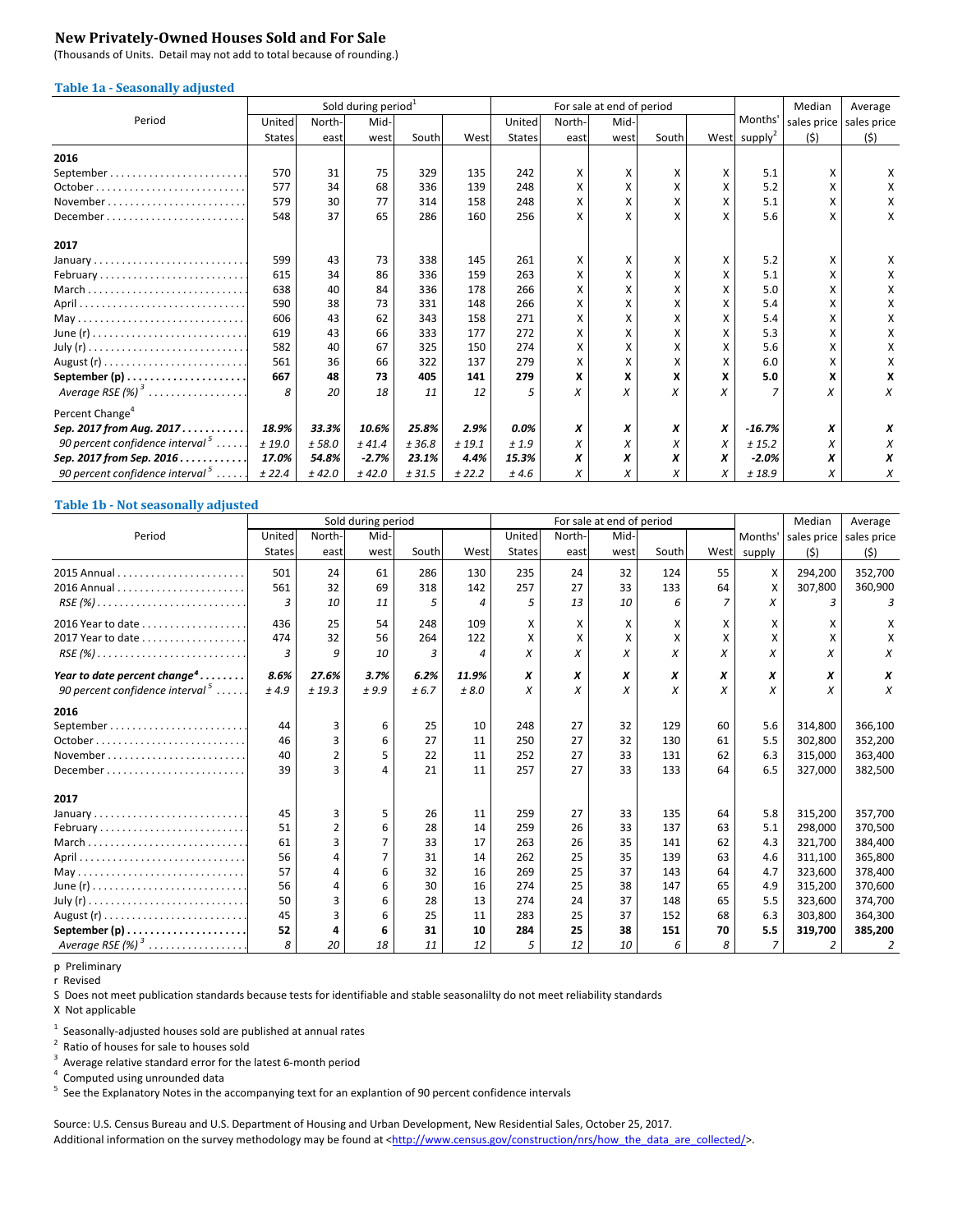### **New Privately‐Owned Houses Sold, by Sales Price**

(Thousands of Units. Detail may not add to total because of rounding.)

### **Table 2a** - Number of Houses<sup>1</sup>

|                                                                         |       | <b>Price Ranges</b> |              |              |              |              |              |           |  |  |
|-------------------------------------------------------------------------|-------|---------------------|--------------|--------------|--------------|--------------|--------------|-----------|--|--|
| Period                                                                  |       | Under               | \$150,000    | \$200,000    | \$300,000    | \$400,000    | \$500,000    | \$750,000 |  |  |
|                                                                         | Total | \$150,000           | to \$199,999 | to \$299,999 | to \$399,999 | to \$499,999 | to \$749,000 | and over  |  |  |
|                                                                         | 501   | 22                  | 73           | 164          | 105          | 64           | 51           | 23        |  |  |
|                                                                         | 561   | 19                  | 75           | 172          | 132          | 76           | 62           | 25        |  |  |
| $RSE(%) \ldots \ldots \ldots \ldots \ldots \ldots \ldots \ldots \ldots$ | 3     | 19                  | 25           |              | 8            |              |              | 12        |  |  |
| 2016                                                                    |       |                     |              |              |              |              |              |           |  |  |
|                                                                         | 44    |                     | 6            | 13           | 12           |              |              |           |  |  |
|                                                                         | 46    |                     |              | 14           | 11           |              |              |           |  |  |
|                                                                         | 40    |                     |              | 13           | 10           |              |              |           |  |  |
| December                                                                | 39    |                     |              | 11           | 10           |              |              |           |  |  |
| 2017                                                                    |       |                     |              |              |              |              |              |           |  |  |
|                                                                         | 45    | 2                   |              | 14           | 12           |              |              |           |  |  |
| February                                                                | 51    |                     |              | 17           | 9            |              |              |           |  |  |
| March                                                                   | 61    |                     |              | 17           | 16           |              |              |           |  |  |
|                                                                         | 56    |                     |              | 21           | 12           |              |              |           |  |  |
|                                                                         | 57    |                     |              | 16           | 15           |              |              |           |  |  |
|                                                                         | 56    |                     |              | 19           | 14           |              |              |           |  |  |
|                                                                         | 50    |                     |              | 15           | 13           |              |              |           |  |  |
|                                                                         | 45    |                     |              | 14           | 10           |              |              |           |  |  |
| September $(p)$                                                         | 52    |                     |              | 16           | 13           |              |              |           |  |  |
| Average RSE $(%)^2$                                                     | 8     | 42                  | 27           | 11           | 15           | 18           | 19           | 28        |  |  |

#### **Table 2b ‐ Percent Distribution**

|                                                                        |       | <b>Price Ranges</b> |              |              |              |              |              |           |  |
|------------------------------------------------------------------------|-------|---------------------|--------------|--------------|--------------|--------------|--------------|-----------|--|
| Period                                                                 |       | Under               | \$150,000    | \$200,000    | \$300,000    | \$400,000    | \$500,000    | \$750,000 |  |
|                                                                        | Total | \$150,000           | to \$199,999 | to \$299,999 | to \$399,999 | to \$499,999 | to \$749,000 | and over  |  |
|                                                                        | 100   | Δ                   | 15           | 33           | 21           | 13           | 10           |           |  |
|                                                                        | 100   |                     | 13           | 31           | 24           | 14           | 11           |           |  |
| $SE(%) \ldots \ldots \ldots \ldots \ldots \ldots \ldots \ldots \ldots$ | X     |                     | 3            |              |              |              |              |           |  |
| 2016                                                                   |       |                     |              |              |              |              |              |           |  |
|                                                                        | 100   | ς                   | 13           | 29           | 27           | 13           | 12           |           |  |
|                                                                        | 100   |                     | 16           | 30           | 24           | 14           |              |           |  |
| November                                                               | 100   |                     | 11           | 32           | 25           | 13           | 12           |           |  |
|                                                                        | 100   |                     | 11           | 27           | 26           | 14           | 14           | 6         |  |
| 2017                                                                   |       |                     |              |              |              |              |              |           |  |
|                                                                        | 100   | 4                   | 10           | 32           | 26           | 11           | 14           |           |  |
| February                                                               | 100   |                     | 13           | 34           | 18           | 17           | 10           |           |  |
| March                                                                  | 100   |                     | 10           | 28           | 26           | 14           | 14           |           |  |
|                                                                        | 100   |                     | 9            | 37           | 21           | 16           | 11           |           |  |
|                                                                        | 100   |                     | 11           | 28           | 26           | 15           | 11           |           |  |
|                                                                        | 100   |                     | 9            | 34           | 24           | 13           | 14           |           |  |
|                                                                        | 100   |                     | 12           | 30           | 26           | 14           | 11           |           |  |
|                                                                        | 100   |                     | 12           | 32           | 23           | 12           | 10           |           |  |
| September $(p)$                                                        | 100   |                     | 10           | 30           | 26           | 12           | 14           |           |  |
|                                                                        | X     |                     | 2            | 3            | 3            |              |              |           |  |

p Preliminary

r Revised

S Does not meet publication standards because tests for identifiable and stable seasonalilty do not meet reliability standards

X Not applicable

 $^1$  Houses for which sales price was not reported have been distributed proportionally to those for which sales price was reported

 $2$  Average relative standard error for the latest 6-month period

Source: U.S. Census Bureau and U.S. Department of Housing and Urban Development, New Residential Sales, October 25, 2017. Additional information on the survey methodology may be found at <http://www.census.gov/construction/nrs/how\_the\_data\_are\_collected/>.